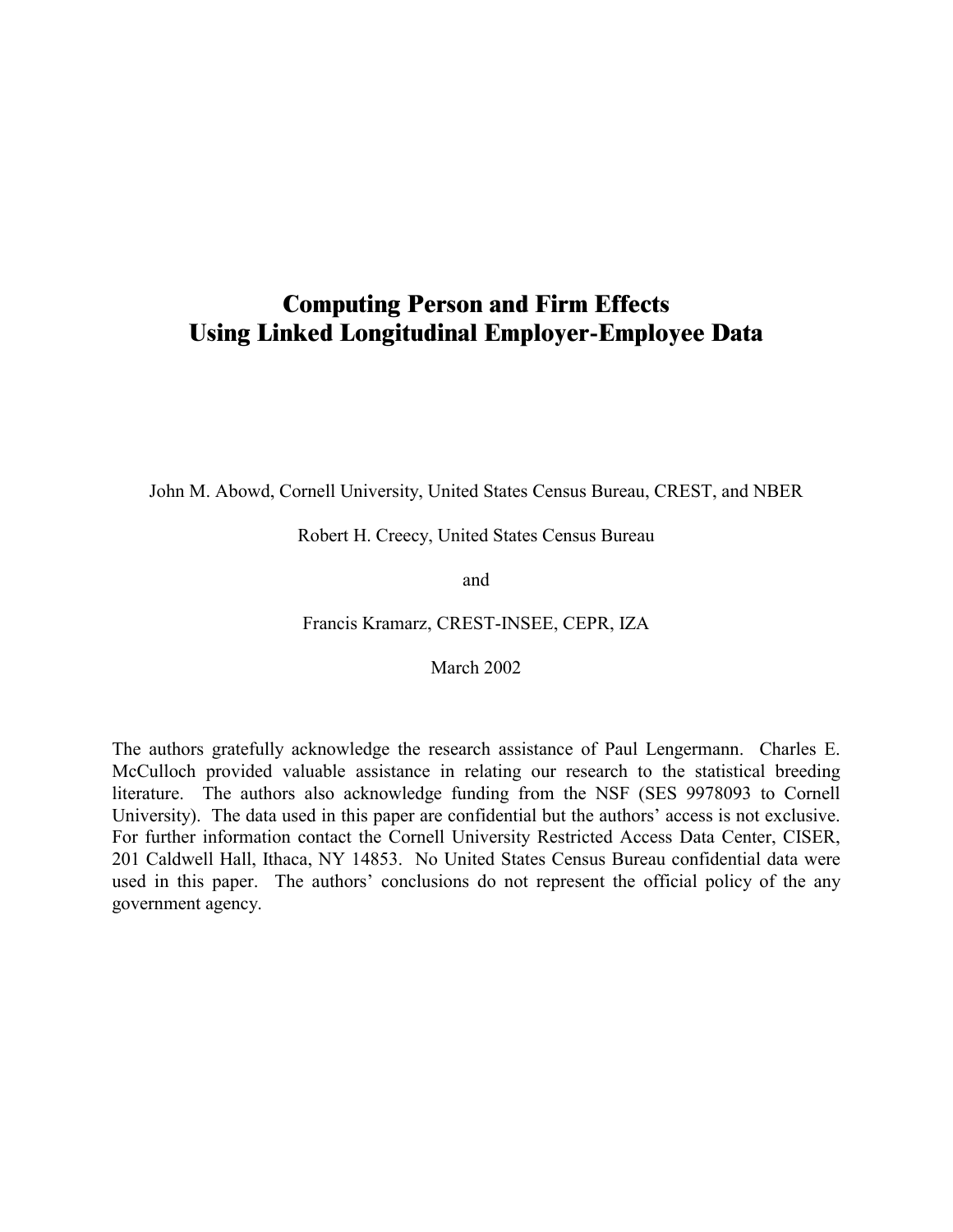# **Computing Person and Firm Effects Using Linked Longitudinal Employer-Employee Data**

### **Abstract**

 In this paper we provide the exact formulas for the direct least squares estimation of statistical models that include both person and firm effects. We also provide an algorithm for determining the estimable functions of the person and firm effects (the identifiable effects). The computational techniques are also directly applicable to any linear two-factor analysis of covariance with two high-dimension non-orthogonal factors. We show that the application of the exact solution does not change the substantive conclusions about the relative importance of person and firm effects in the explanation of log real compensation; however, the correlation between person and firm effects is negative, not weakly positive, in the exact solution. We also provide guidance for using the methods developed in earlier work to obtain an accurate approximation.

John M. Abowd Robert H. Creecy Ithaca, NY 14853-3901 FOB 4-3207 United States of America Suitland, MD 20746

mailto: John\_Abowd@cornell.edu

259 Ives Hall Statistical Research Division Cornell University United States Census Bureau United States of America

mailto: Robert.H.Creecy@census.gov

Francis Kramarz CREST-INSEE 15, bd Gabriel Péri 92245 Malakoff France

mailto: kramarz@ensae.fr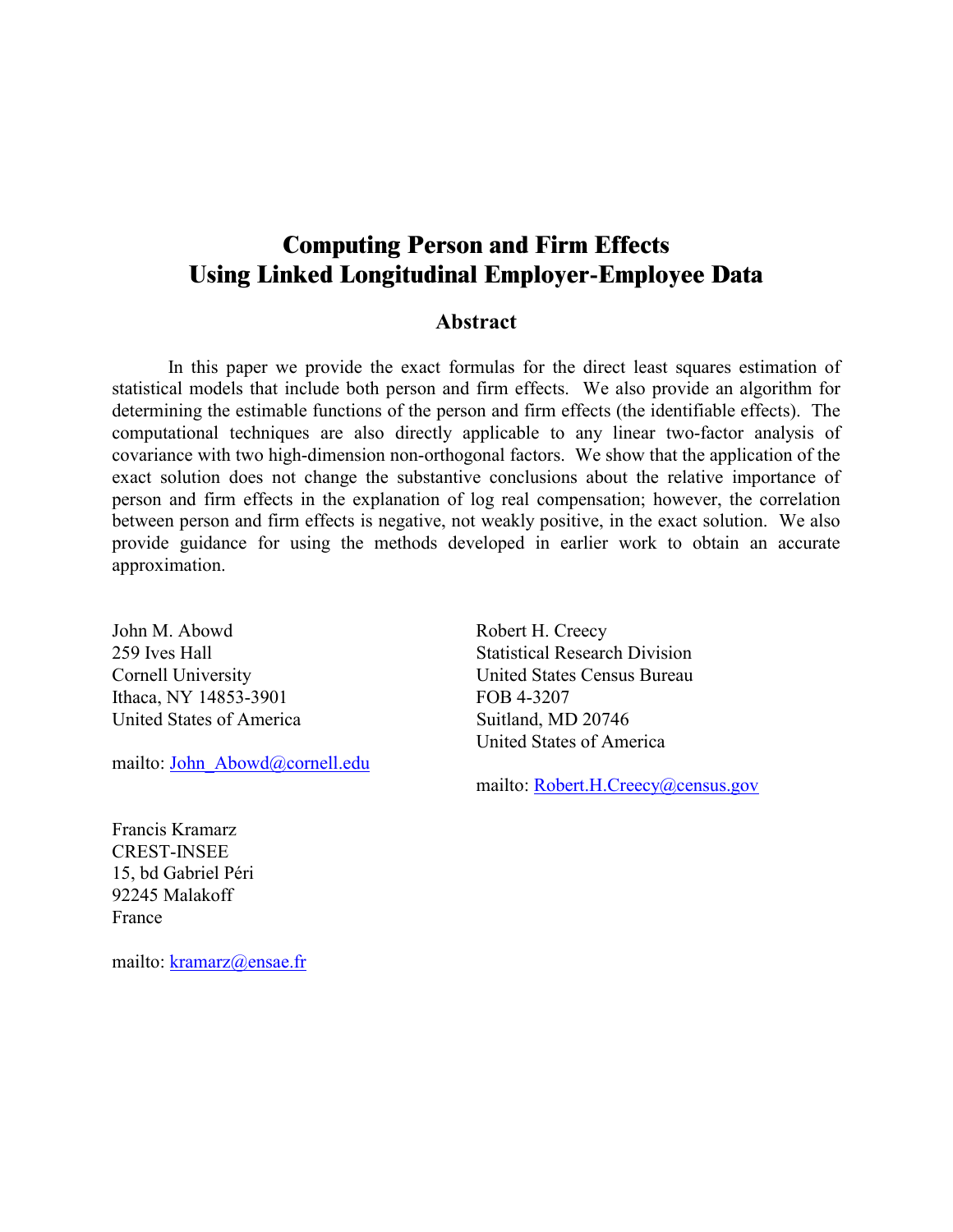# **1. Introduction**

Two related articles Abowd, Kramarz and Margolis (AKM, 1999) and Abowd, Finer and Kramarz (AFK, 1999) provided a basic statistical framework for decomposing wage rates into components due to individual heterogeneity (measured and unmeasured) and firm heterogeneity (measured and unmeasured). The first of these articles, AKM, analyzes French data. The second of these articles, AFK, analyzes data from the State of Washington.

Both AKM and AFK used statistical approximations to estimate the decomposition of wage differentials into individual and employer components. In this article we show new methods that provide the exact solution to the estimation problem. We analyze the same French data as AKM and the same American data as AFK. The exact results fully confirm the approximate results for the State of Washington but slightly change the explanation for wage differentials for France. The reason for the difference in the French results is that the computations for the approximation in AKM were limited by the capacity of the computers on which they were generated. The approximation was not sufficiently accurate. The same approximation, using more terms in the conditioning set, worked well for the analysis of the State of Washington.

Section 2 summarizes the basic statistical model. Section 3 provides the details for identification and estimation by fixed-effect methods. Section 4 presents the data analysis comparing the original approximate results with the exact results. Section 5 concludes.

# **2. Basic Statistical Model**

<u>.</u>

The dependent variable is the natural logarithm of the rate of compensation per unit of time,  $y_i$ , observed for individual *i* at date *t*, expressed as a function of individual heterogeneity, firm heterogeneity, and measured time-varying characteristics:

$$
y_{it} = \theta_i + \psi_{J(i,t)} + x_{it} \beta + \varepsilon_{it} \,. \tag{1}
$$

where  $i = 1,..., N$ ,  $t \in \{n_{i1},...,n_{iT_i}\}$ , and there is no intercept included in  $x_{it}$ .<sup>1</sup> The function  $J(i,t)$ indicates the employer *j* of *i* at date *t* where  $j = J(i, t)$  and  $j = 1, ..., J$ . There are  $T_i$  observations per individual and  $N^* = \sum_i$  $N^* = \sum T_i$  total observations. The first component of equation (1) is the individual effect,  $\theta_i$ . The second component is the firm effect,  $\psi_{J(i,t)}$ . The third component is the effect of measured time-varying characteristics,  $x_{it} \beta$ . The fourth component is the statistical residual,  $\varepsilon_{ii}$ , with the assumptions that  $E[\varepsilon_{ii}|i,t,x] = 0$ ,  $Var[\varepsilon_{ii}|i,t,x] < \infty$ , and orthogonal to all

 $<sup>1</sup>$  The dating is complicated by the fact that individuals may have incomplete work histories. The time subscript</sup> ranges over all available dates for the individual with each  $n_{i<sub>s</sub>}$  being between the start date and the end date for the sample. The time subscripts are arranged in increasing order. See AKM (1999) for additional discussion of the notation.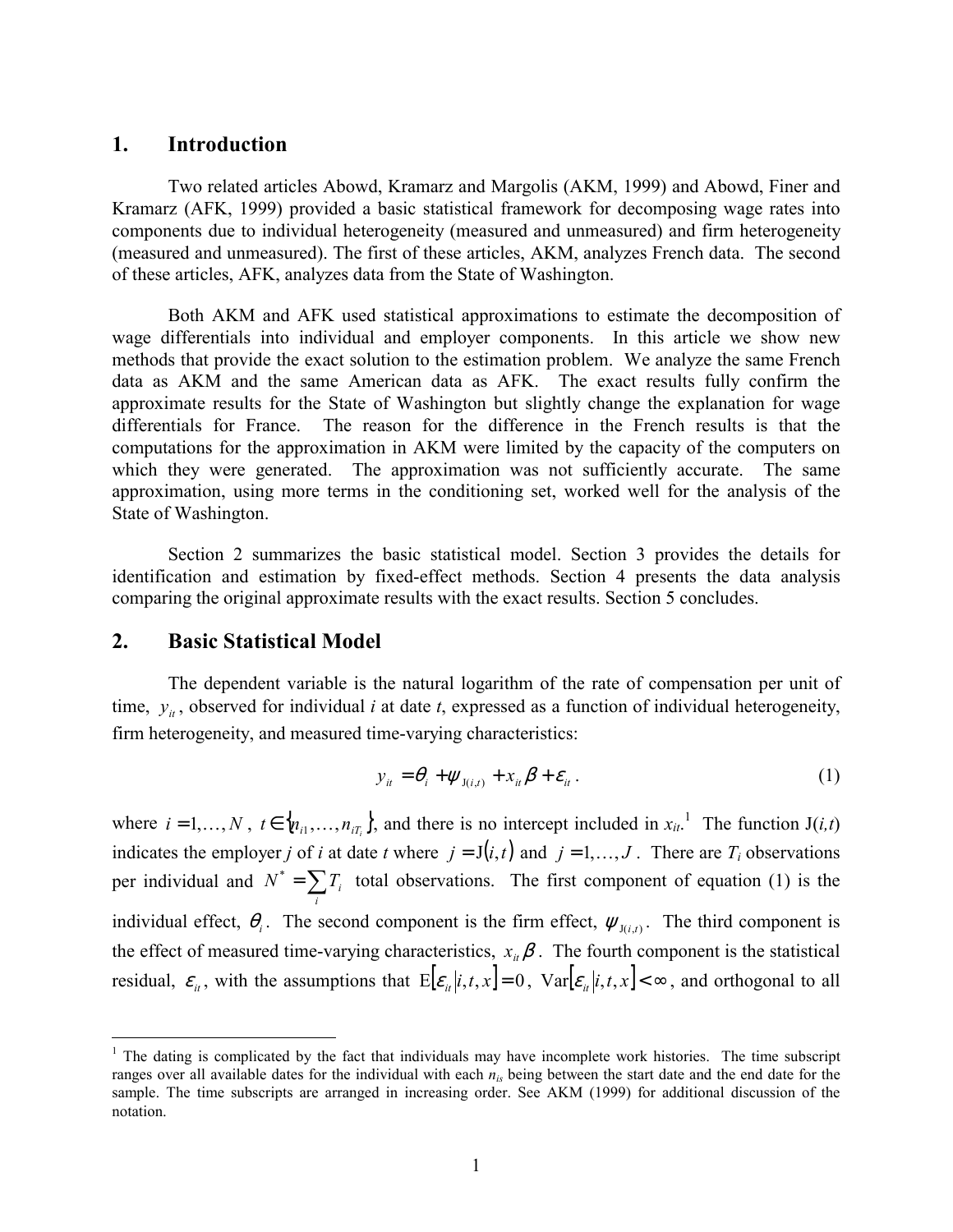other effects in the model.<sup>2</sup> In the statistics literature equation (1) is known as a two-factor analysis of covariance with two high-dimensional factors and an unbalanced (non-orthogonal) design (see Searle *et al.*, 1992, chapter 5). Although we focus on the application of these methods to models developed for linked longitudinal employer-employee data, we note that models for doctor-patient and school-student outcomes have the same statistical structure. Our methods would also be directly useful for these applications.

In order to state the basic statistical relations more clearly we restate equation (1) in matrix format. All vectors/matrices have row dimensionality equal to the total number of observations,  $N^*$ . The data are sorted by *i* and ordered chronologically for each person. This gives the following equation for the stacked system:

$$
y = D\theta + F\psi + X\beta + \varepsilon \tag{2}
$$

where *D*  $(N^* \times N)$  is the design matrix for the person effect: columns equal to the number of unique person IDs;  $F\left(N^* \times J\right)$  is the design matrix for the firm effect: columns equal to the number of unique firm IDs; and  $X(N^* \times K)$  is the stacked matrix of time-varying characteristics: columns equal to the number of regressors in *X*.

# **3. Identification and Estimation by Fixed-effect Methods**

The normal equations for least squares estimation of fixed person, firm, and characteristic effects are of very high dimension. Estimation of the full model by fixed-effect methods requires special algorithms to deal with the high dimensionality of the problem. After completing work on AFK and AKM, which use statistical approximations, we developed new algorithms that permit the exact least squares estimation of all the effects in equation (2). These algorithms, which are based on the iterative conjugate gradient method, deal with the high dimensionality of the data by using sparse matrices. Our methods have some similarity to those used in the animal and plant breeding literature.<sup>3</sup> Because of the way these algorithms work, conventional methods for assuring that the effects are identified (estimable) do not work. Thus, we also developed appropriate, new, methods for computing the estimable functions of interest based on equation (3) below.

### *Least Squares Normal Equations*

<u>.</u>

The full least squares solution to the estimation problem for equation (2) solves the following normal equations for all estimable effects:

<sup>&</sup>lt;sup>2</sup> See Abowd and Kramarz (1999a and 1999b) for a more complete discussion of the exogeneity assumption for the residual.

<sup>&</sup>lt;sup>3</sup> See Abowd and Kramarz (1999a) for a longer discussion of the relation of these models to those found in the breeding literature. The techniques are summarized in Robinson (1991) and the random-effects methods are thoroughly discussed in Neumaier and Groenveld (1998). The programs developed for breeding applications cannot be used directly for the linked employer-employee data application because of the way the breeding effect that is equivalent to our employer effect is parameterized.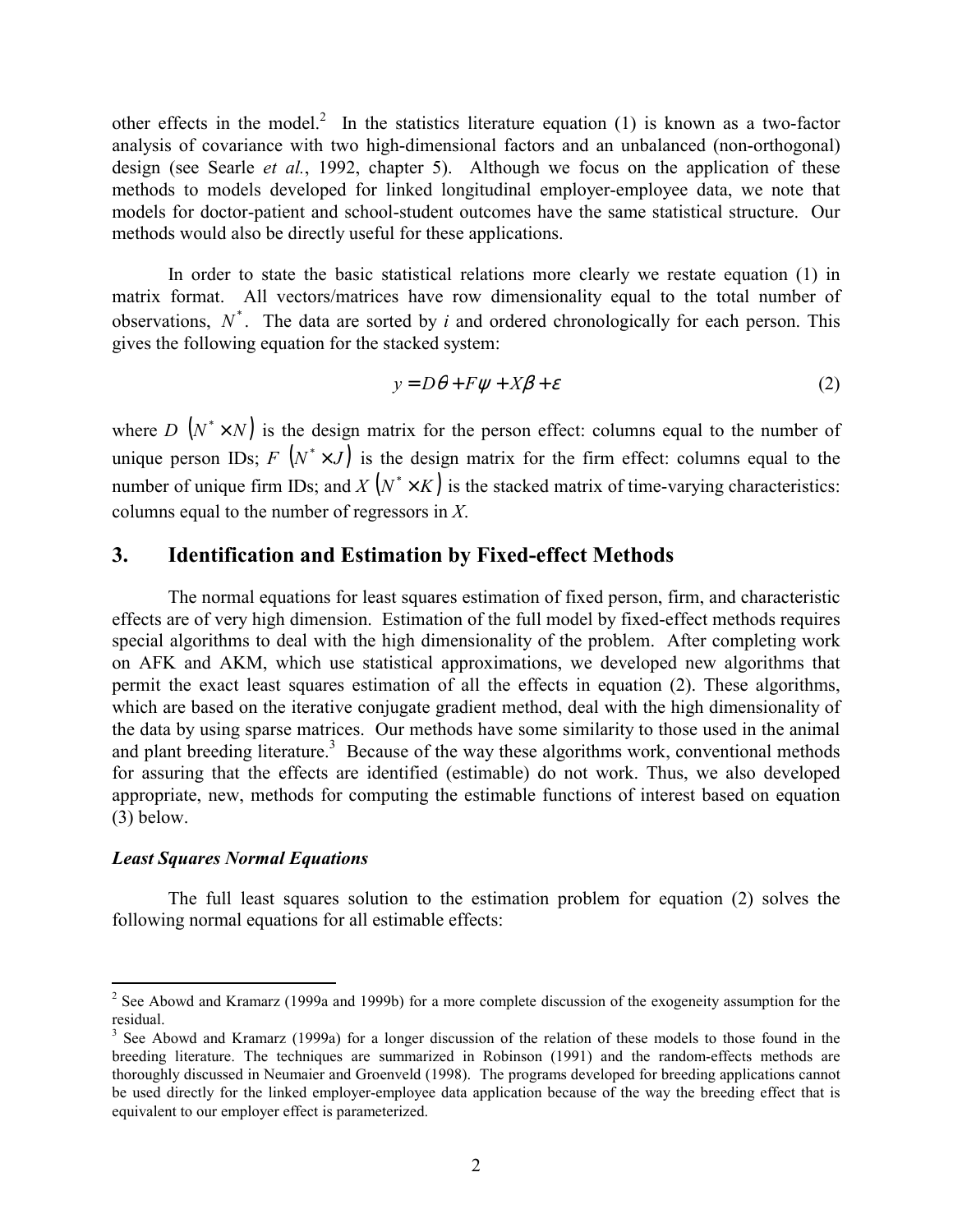$$
\begin{bmatrix} X'X & X'D & X'F \\ D'X & D'D & D'F \\ F'X & F'D & F'F \end{bmatrix} \begin{bmatrix} \beta \\ \theta \\ \psi \end{bmatrix} = \begin{bmatrix} X'y \\ D'y \\ F'y \end{bmatrix}
$$
 (3)

In both of our estimation samples, the cross-product matrix on the left-hand side of equation (3) is too high-dimensional to use conventional algorithms (*e.g.,* those implemented in SAS, Stata, and other general purpose linear modeling software based on variations of the sweep algorithm for solving (3)). AKM present a set of approximate solutions to (3) based on the use of different conditioning effects, *Z*. AFK applies the best of these approximations with a much higherdimension *Z*.

#### *Identification of Individual and Firm Effects*

1

Many interesting economic applications of equation (2) make use of the estimated person and firm effects. Estimation requires a method for determining the identified effects.<sup>4</sup> The usual technique of sweeping out singular row/column combinations from the normal equations (3) is not applicable to the method described in this paper because equation (3) is solved without the computation of a generalized inverse. Hence, identification of the person and firm effects for estimation by direct least squares requires finding the conditions under which equation (3) can be solved exactly for some estimable functions of the person and firm effects. In this sub-section we ignore the problem of identifying the coefficients  $\beta$  because in practice this is rarely difficult.

The identification problem for the person and firm effects can be solved by applying methods from graph theory to determine groups of connected individuals and firms. Within a connected group of persons/firms, identification can be determined using conventional methods from the analysis of covariance. Connecting persons and firms requires that some of the individuals in the sample be employed at multiple employers. When a group of persons and firms is connected, the group contains all the workers who ever worked for any of the firms in the group and all the firms at which any of the workers were ever employed. In contrast, when a group of persons and firms is not connected to a second group, no firm in the first group has ever employed a person in the second group, nor has any person in the first group ever been employed by a firm in the second group. From an economic perspective, connected groups of workers and firms show the realized mobility network in the economy. From a statistical perspective, connected groups of workers and firms block-diagonalize the normal equations (see equation (4) below) and permit the precise statement of identification restrictions on the person and firm effects.

The following algorithm constructs *G* mutually-exclusive groups of connected observations from the *N* workers in *J* firms observed over the sample period.

<sup>4</sup> Standard statistical references, for example Searle *et al.* (1992), provide general methods for finding the estimable functions of the parameters of equation (3). These methods also require the solution of a very high dimension linear system and are, therefore, impractical for our purposes.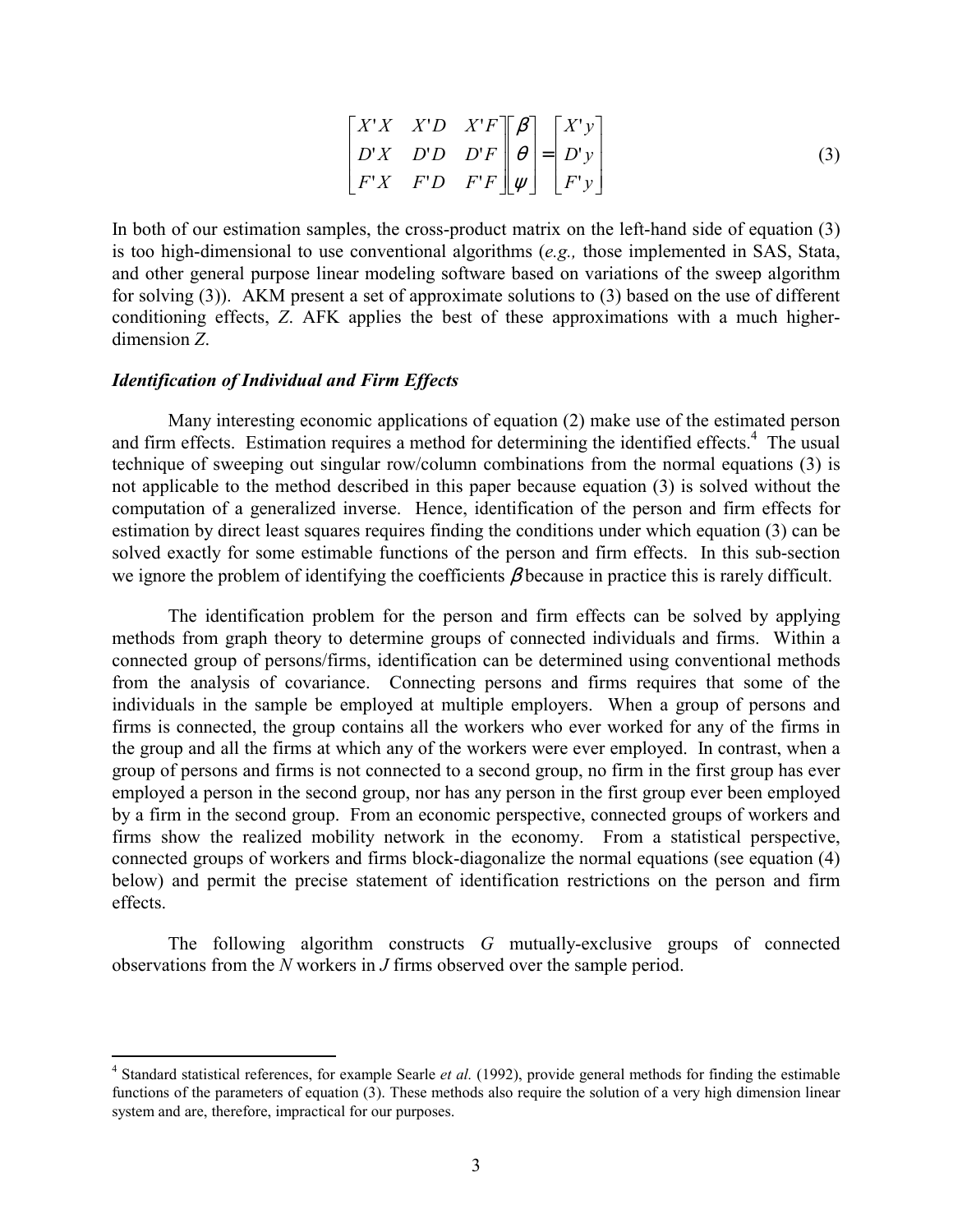For  $g = 1, \dots$ , repeat until no firms remain:<sup>5</sup> The first firm not assigned to a group is in group *g*. Repeat until no more firms or persons are added to group *g*: Add all persons employed by a firm in group *g* to group *g*. Add all firms that have employed a person in group *g* to group *g*. End repeat. End for.

At the conclusion of the algorithm, the persons and firms in the sample have been divided into *G* groups. The number of individuals in each group is  $N_g$ . The number of employers in each group is *Jg*. Some groups contain a single employer and, possibly, only one individual. For groups that contain more than one employer, every employer in the group is connected (in the graph-theoretic sense) to at least one other employer in the group. This algorithm finds all of the maximally connected sub-graphs of a graph. The relevant graph has a set of vertices that is the union of the set of persons and the set of firms and edges that are pairs of persons and firms. An edge (*i,j*) is in the graph if person *i* has worked for firm *j*. Figure 1 illustrates the graph that identifies person and firm effects for a simple example.



### **Figure 1. The graph on the right corresponds to the table of firm-person pairs on the left. The grouping algorithm finds the two connected sub-graphs shown.**

Within each group *g*, the group mean of *y* and  $N_g - 1 + J_g - 1$  person and firm effects are identified, where the number of individuals in each group is  $N_g$  and the number of employers in each group is *Jg*. Some groups contain a single employer and, possibly, only one individual. For groups that contain more than one employer, every employer in the group is connected (in the graph-theoretic sense) to at least one other employer in the group. After the construction of the *G* groups, exactly  $N + J - G$  effects are estimable. See the proof in Appendix 1.<sup>6</sup>

<u>.</u>

 $<sup>5</sup>$  The implemented algorithm is equivalent to the one described here but is somewhat more complicated because of</sup> bookkeeping that tracks which firms and persons have already been added to groups in order to make it more efficient.

 $6$  The grouping algorithm that we use identifies the "main effect" contrasts due to persons and firms in our model within each group. In the linear models literature our "groups" are called "connected data." See Searle (1987), chapter 5, section 3, pp. 139-145 for a discussion of connected data. See Weeks and Williams (1964) for the general algorithm in analysis of variance models.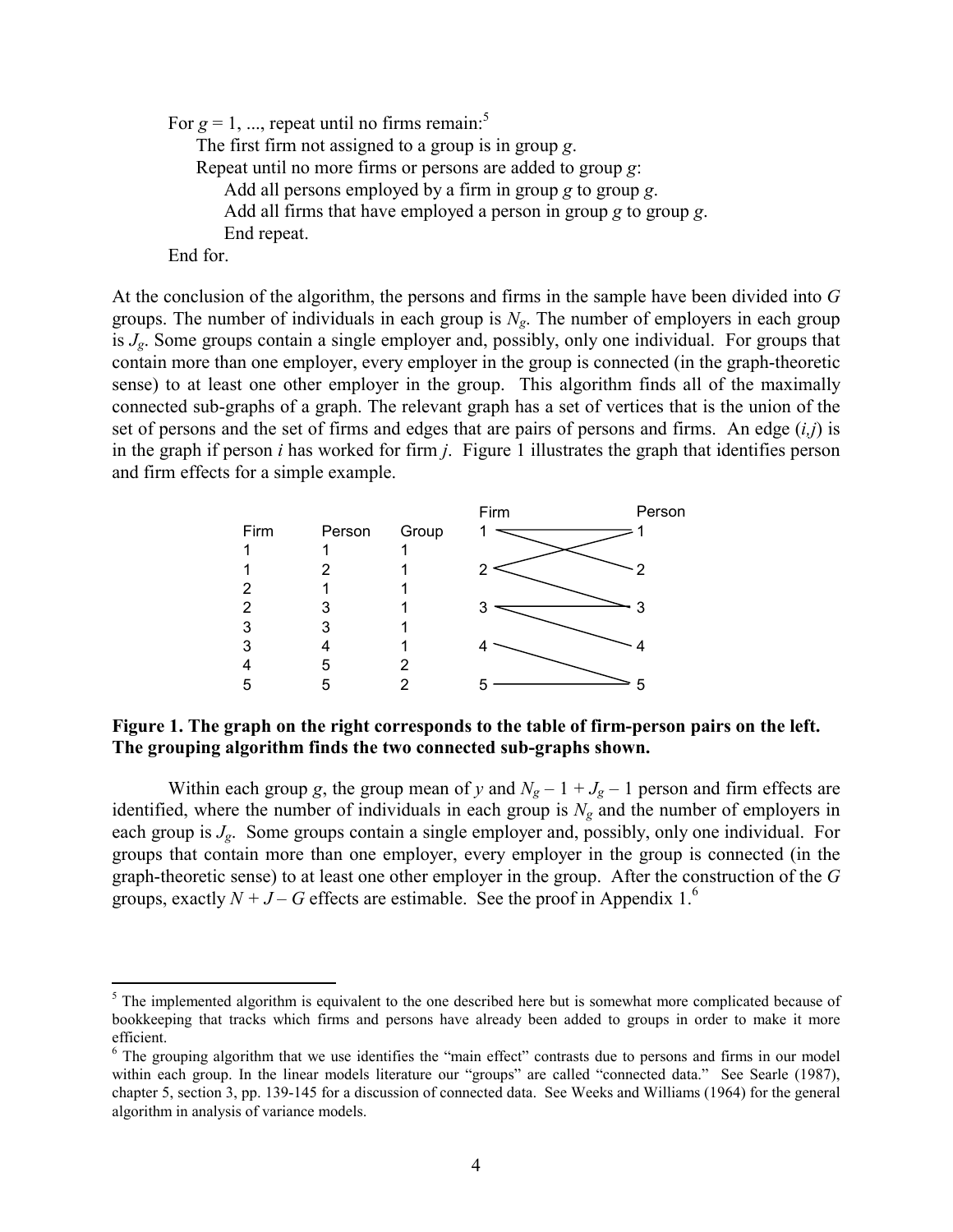#### *Normal Equations after Group Blocking*

Our identification argument can be clarified by considering the normal equations after reordering the person and firm effects so that those associated with each group are placed in the design matrix in ascending order. For simplicity, let the arbitrary equation determining the unidentified effect simply set that effect equal to zero, *i.e,* set one person or firm effect equal to zero in each group. Thus, the column associated with this effect can be removed from the reorganized design matrix and the column associated with the group mean is suppressed (recall that there is no constant in  $X$ ). The resulting normal equations are:

$$
\begin{bmatrix}\nX'X & X'D_1 & X'F_1 & X'D_2 & X'F_2 & \cdots & X'D_G & X'F_G \\
\hline\nD_1'X & D_1'D_1 & D_1'F_1 & 0 & 0 & \cdots & 0 & 0 \\
F_1'X & F_1'D_1 & F_1'F_1 & 0 & 0 & \cdots & 0 & 0 \\
\hline\nD_2'X & 0 & 0 & D_2'D_2 & D_2'F_2 & \cdots & 0 & 0 & \psi_1 \\
\hline\n\vdots & \vdots & \vdots & \vdots & \vdots & \vdots & \vdots & \vdots \\
\hline\nD_2'X & 0 & 0 & F_2'D_2 & F_2'F_2 & \cdots & 0 & 0 \\
\vdots & \vdots & \vdots & \vdots & \vdots & \vdots & \vdots \\
\hline\nD_3'X & 0 & 0 & 0 & 0 & \cdots & D_6'D_0 & D_6'F_6 \\
\hline\nF_5'X & 0 & 0 & 0 & 0 & \cdots & F_6'D_0 & F_6'F_6\n\end{bmatrix}\n\begin{bmatrix}\nX'y \\
\hline\n\end{bmatrix} = \begin{bmatrix}\nX'y \\
\hline\n\end{bmatrix}
$$
\n(4)

The normal equations have a sub-matrix with block diagonal components. This matrix is of full rank and the solution for the parameter vector is unique. We do not solve equation (4) directly. Rather, we apply the technique discussed below to estimate the identifiable effects.

#### *Characteristics of the Groups*

Table 1 shows the results of applying our grouping algorithm to the French and Washington State data. Notice that the largest group in both data sets contains the overwhelming majority of all the identifiable person and firm effects. We could apply our estimation methods directly to group 1 alone without much change in the statistical results. We cannot, however, use conventional methods to estimate the person and firm effects group by group because the crossproduct matrix for group 1 is essentially the same size as the full set of normal equations (3) and because we are also interested in the  $\beta$  coefficients.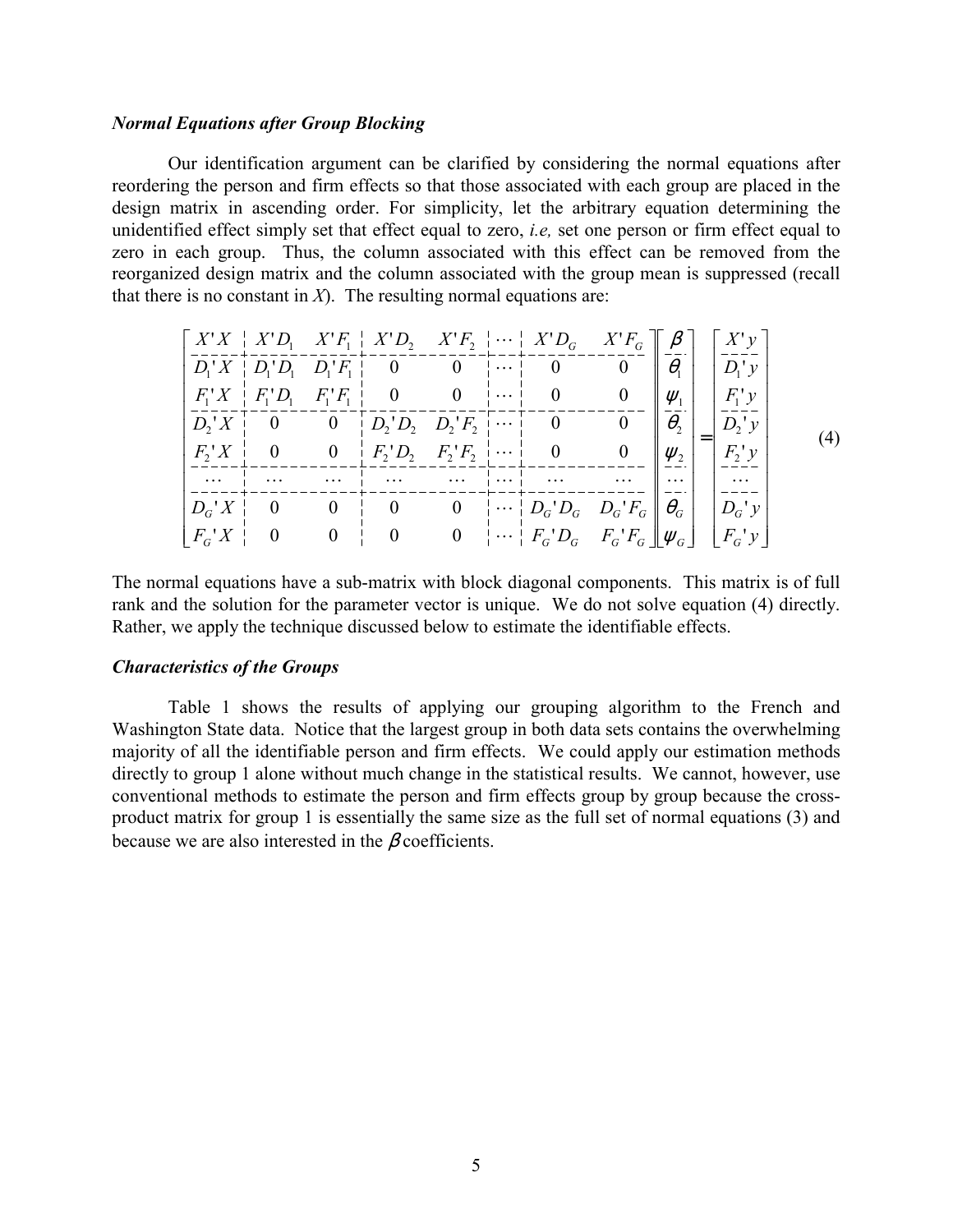|                                                                             |           | Second  | Average of |                                  |  |  |  |  |  |  |
|-----------------------------------------------------------------------------|-----------|---------|------------|----------------------------------|--|--|--|--|--|--|
|                                                                             | Largest   | largest |            | all other Total of all<br>groups |  |  |  |  |  |  |
|                                                                             | group     | group   | groups     |                                  |  |  |  |  |  |  |
| lFrench Data                                                                |           |         |            |                                  |  |  |  |  |  |  |
| Observations                                                                | 4,682,420 | 51      |            | 4.4 5,305,108                    |  |  |  |  |  |  |
| Persons                                                                     | 974,985   | 31      | 1.4        | 1,166,305                        |  |  |  |  |  |  |
| Firms                                                                       | 334,637   |         | 1.3        | 521,180                          |  |  |  |  |  |  |
| Groups                                                                      |           |         | 141,550    | 141,552                          |  |  |  |  |  |  |
| Estimable effects                                                           | 1,309,621 | 31      |            | 1,545,933                        |  |  |  |  |  |  |
| <b>State of Washington Data</b>                                             |           |         |            |                                  |  |  |  |  |  |  |
| Observations                                                                | 3,999,598 | 276     | 15.0       | 4,036,171                        |  |  |  |  |  |  |
| Persons                                                                     | 292,945   | 33      | 1.6        | 296,801                          |  |  |  |  |  |  |
| Firms                                                                       | 81,107    | 3       | 2.0        | 85,864                           |  |  |  |  |  |  |
| Groups                                                                      |           |         | 2,426      | 2,428                            |  |  |  |  |  |  |
| Estimable effects                                                           | 374,051   | 35      |            | 380,237                          |  |  |  |  |  |  |
| Notes: The ranking of the largest and second largest groups is based on the |           |         |            |                                  |  |  |  |  |  |  |
| number of persons in the group. Sources: Authors' calculations based on     |           |         |            |                                  |  |  |  |  |  |  |
| <b>INSEE and State of Washington UI data.</b>                               |           |         |            |                                  |  |  |  |  |  |  |
|                                                                             |           |         |            |                                  |  |  |  |  |  |  |

#### **Table 1**

**Results of Applying the Grouping Algorithm to Both Data Sets** 

#### *Estimation by Direct Solution of the Least Squares Problem*

Appendix 2 shows the exact algorithm used to solve equation (3), a variant of the conjugate gradient algorithm for which we customized the sparse representation of equation (3) so that very large problems with many *X* variables would be practical. In practice, we apply this algorithm to the full set of persons, firms and characteristics shown in the design matrices of equations (2) and (3). Unlike equation (4), the design matrix in equation (3) is not of full rank. Although the algorithm we use converges to a least squares solution, the parameter estimates are not unique. The output from the algorithm provides a non-unique set of effects to which we subsequently apply the identification procedure. To make the effects unique for each group, we eliminate one person effect by setting the group mean person effect to zero. We also set the overall mean person and firm effects equal to zero. This procedure identifies the grand mean of the dependent variable (or the overall regression constant if *X* and *y* have not been standardized to mean zero) and a set of *N* + *J* − *G* −1 person and firm effects measured as deviations from the grand mean of the dependent variable.<sup>7</sup>

# **4. Some Results Comparing AKM, AFK, and Direct Least Squares**

#### *Summary of Data Sources*

<u>.</u>

The French data are based on a collection of employer payroll reports called the Déclaration annuelles des données sociales. These consist of a  $1/25<sup>th</sup>$  sample of the French work

 $<sup>7</sup>$  The computer software is available from the authors for both the direct least squares estimation of the two-factor</sup> analysis of covariance and the grouping algorithm. Computer software that implements both the random and fixed effects versions of these models used in breeding applications can be found in Groeneveld (1998). The specific algorithm we use can be found in Dongarra *et al.* (1991) p. 146.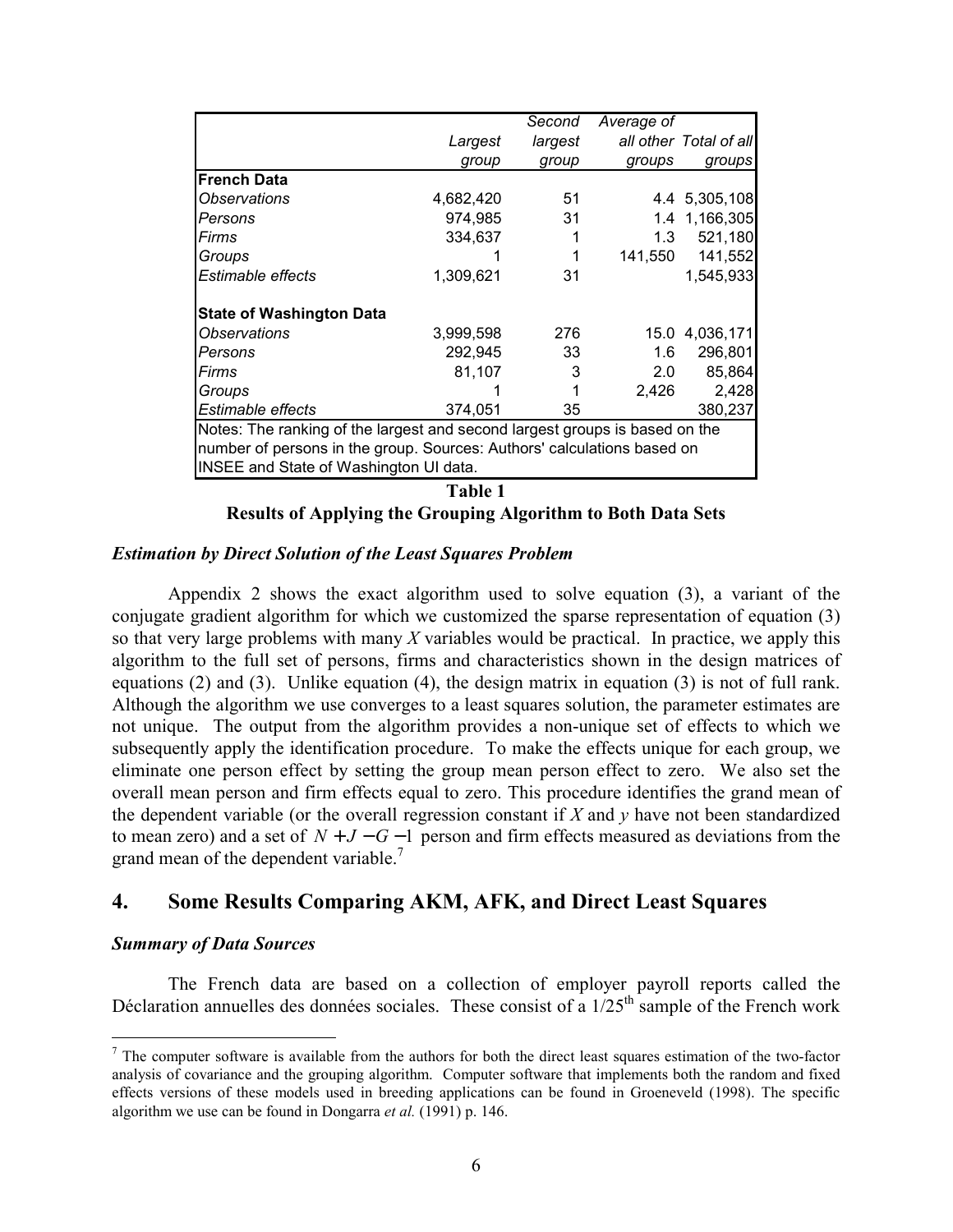force with the individual and employing firm identified for the years 1976-1987 (1981 and 1983 are not available). There are approximately 1.2 million individuals, 500,000 firms and 5.3 million observations. The time varying characteristics consist of labor force experience (quartic), time period (annual), and region of France all fully interacted with sex. See AKM for a full description of the methods used to create the data and for summary statistics.

The State of Washington data are derived from unemployment insurance wage records, which are also employer reports. We use a  $1/10^{th}$  sample of State of Washington employment with the individual and the taxable employing entity identified for the years 1984-1993 (quarterly). There are approximately 293,000 individuals, 80,000 firms and 4.3 million observations used. The time-varying characteristics consist of labor force experience (quartic) and time period (annual and quarter) both fully interacted with sex and race. See AFK for a full description of the methods used to create the data and for summary statistics.

|                                                                                                                                 | Correlations |             |          |          |                 |          |           |           |           |           |
|---------------------------------------------------------------------------------------------------------------------------------|--------------|-------------|----------|----------|-----------------|----------|-----------|-----------|-----------|-----------|
|                                                                                                                                 | Standard     |             |          |          |                 |          | $x \beta$ | $\theta$  | $\psi$    | ε         |
|                                                                                                                                 | Deviation    | Inv         | $x\beta$ | $\theta$ | W               | ε        | (approx.) | (approx.) | (approx.) | (approx.) |
| <b>French Data</b>                                                                                                              |              |             |          |          |                 |          |           |           |           |           |
| Log real annual full-time compensation                                                                                          | 0.519 1.000  |             | 0.141    | 0.704    | 0.201           | 0.169    | 0.261     | 0.840     | 0.213     | 0.459     |
| Time-varying characteristics                                                                                                    | 0.135 0.141  |             | 1.000    | $-0.068$ | 0.023           | 0.000    | 0.731     | $-0.051$  | 0.016     | $-0.057$  |
| Person effect                                                                                                                   | 0.455 0.704  |             | $-0.068$ | 1.000    | $-0.283$        | 0.000    | $-0.017$  | 0.836     | 0.021     | 0.044     |
| Firm effect                                                                                                                     | 0.285 0.201  |             | 0.023    | $-0.283$ | 1.000           | 0.000    | 0.036     | 0.217     | 0.184     | $-0.022$  |
| Residual                                                                                                                        | 0.206        | 0.169       | 0.000    | 0.000    | 0.000           | 1.000    | $-0.005$  | 0.000     | 0.048     | 0.359     |
| Time-varying characteristics (approximate)                                                                                      | 0.146 0.261  |             | 0.731    | $-0.017$ | 0.036           | $-0.005$ | 1.000     | 0.001     | 0.019     | $-0.052$  |
| Person effect (approximate)                                                                                                     | 0.425        | 0.840       | $-0.051$ | 0.836    | 0.217           | 0.000    | 0.001     | 1.000     | 0.097     | 0.016     |
| Firm effect (approximate)                                                                                                       | 0.065        | 0.213       | 0.016    | 0.021    | 0.184           | 0048     | 0.019     | 0.097     | 1.000     | 0.007     |
| Residual (approximate)                                                                                                          |              | 0.238 0.459 | $-0.057$ |          | $0.044 - 0.022$ | 0.359    | $-0.052$  | 0.016     | 0.007     | 1.000     |
| <b>State of Washington Data</b>                                                                                                 |              |             |          |          |                 |          |           |           |           |           |
| Log real hourly compensation                                                                                                    | 0.527 1.000  |             | 0.304    | 0.511    | 0.518           | 0.306    | 0.323     | 0.585     | 0.478     | 0.331     |
| Time-varying characteristics                                                                                                    | 0.380 0.304  |             | 1.000    | $-0.530$ | 0.143           | 0.000    | 0.998     | $-0.485$  | 0.172     | 0.000     |
| Person effect                                                                                                                   | 0.476        | 0.511       | $-0.530$ | 1.000    | $-0.025$        | 0.000    | $-0.512$  | 0.960     | 0.020     | 0.000     |
| Firm effect                                                                                                                     | 0.231        | 0.518       | 0.143    | $-0.025$ | 1.000           | 0.000    | 0.153     | 0.155     | 0.769     | 0.114     |
| Residual                                                                                                                        | 0.161        | 0.306       | 0.000    | 0.000    | 0.000           | 1.000    | 0.000     | 0.000     | 0.000     | 0.922     |
| Time-varying characteristics (approximate)                                                                                      | 0.361        | 0.323       | 0.998    | $-0.512$ | 0.153           | 0.000    | 1.000     | $-0.469$  | 0.181     | 0.000     |
| Person effect (approximate)                                                                                                     | 0.470 0.585  |             | $-0.485$ | 0.960    | 0.155           | 0.000    | $-0.469$  | 1.000     | 0.050     | 0.000     |
| Firm effect (approximate)                                                                                                       | 0.163 0.478  |             | 0.172    | 0.020    | 0.769           | 0.000    | 0.181     | 0.050     | 1.000     | 0.000     |
| Residual (approximate)                                                                                                          | 0.175 0.331  |             | 0.000    | 0.000    | 0.114           | 0.922    | 0.000     | 0.000     | 0.000     | 1.000     |
| Notes: The column headers use the symbols from the text while the row headers provide short definitions. All approximations are |              |             |          |          |                 |          |           |           |           |           |
| based on AKM (1999), persons first, formulas.                                                                                   |              |             |          |          |                 |          |           |           |           |           |
| Sources: Authors' calculations based on the INSEE and State of Washington UI data.                                              |              |             |          |          |                 |          |           |           |           |           |

**Table 2** 

# **Correlations between Exact and Approximate Components of the Log Wage Rate Estimated from French and State of Washington Data**

Table 2 shows the correlation structure of the estimated components of the real rate of compensation for France and the State of Washington. Two kinds of results are of interest. First, note that the person effects account for a much larger percentage of the variation in the French data than in the State of Washington data, where the two components have nearly identical importance. This was the substantive conclusion of the original research and it remains correct. In the French data, the exact solution for the person effect is correlated 0.836 with the approximate solution; whereas in the Washington data this correlation is 0.960. The approximation clearly worked very well in the Washington data and acceptably well in the French data. On the other hand, the exact firm effect is only correlated 0.184 with the approximate firm effect in the French data; whereas the two effects are correlated 0.769 in the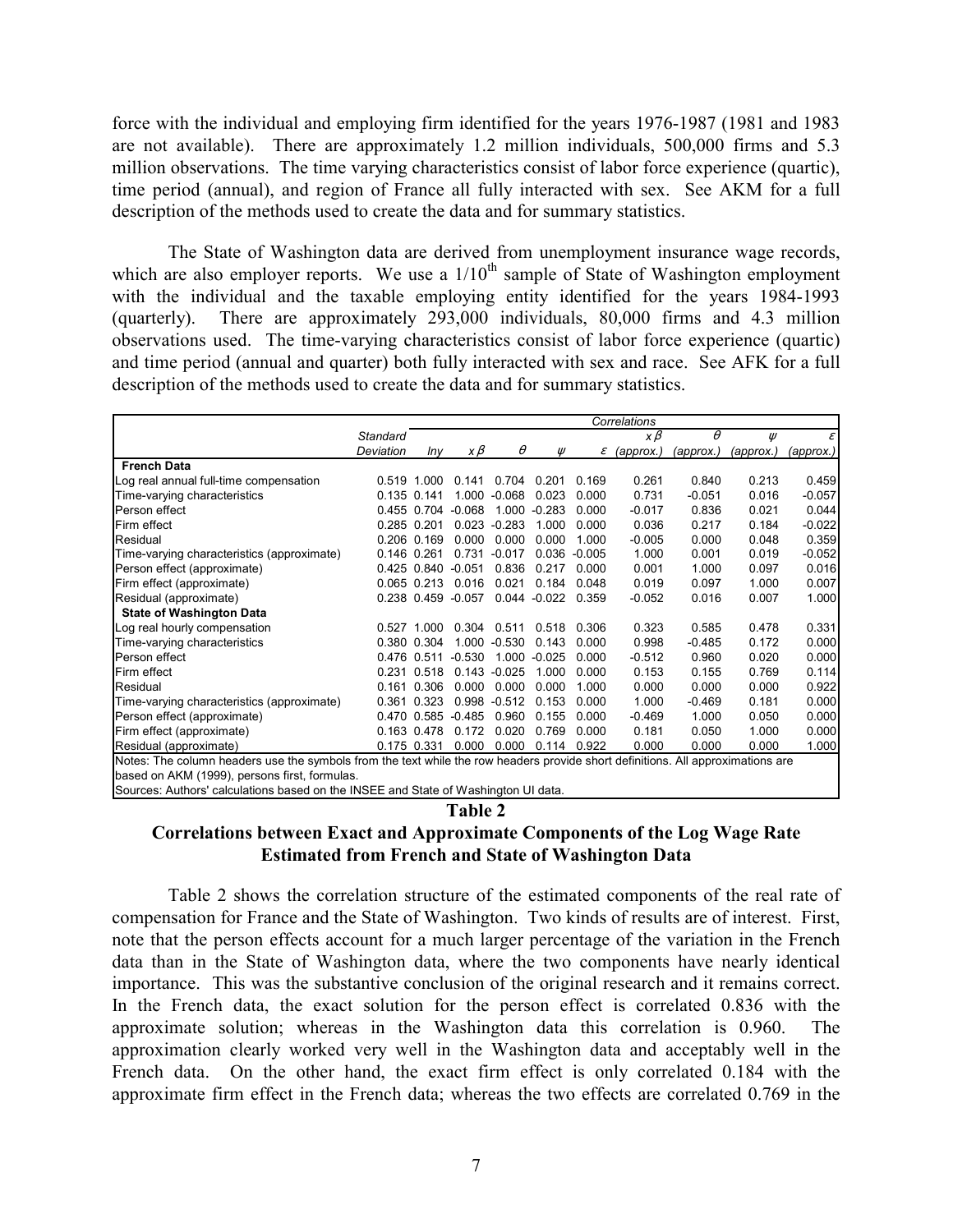Washington data. The approximation did not work well for the French firm effects—probably because AKM were not able to include nearly as many control variables, *Z* in their notation, in the French model. The approximate method worked acceptably well for firm effects in Washington.

One very important substantive difference between the approximate and exact solutions for the person and firm effects is seen in the correlation between the two effects. In the approximate French and Washington solutions, this correlation is positive but very small. In the exact solution for France, the correlation between the person and firm effects is substantially negative, -0.283. In the exact solution for Washington this correlation is also negative, -0.025, but still of quite small magnitude.

As regards standard errors of estimated person and firm effects, we note that the formula for the standard errors of the coefficients of the time-varying characteristics (AKM, section 3) is directly applicable to the estimated  $\beta$  coefficients from the direct solution of equation (3). The approximate sampling variance formulas for the estimated person and firm effects are given here:

$$
\text{Var}[\hat{\theta}_i] \approx \frac{\text{Var}[\varepsilon_{ii}]}{T_i}, \text{Var}[\hat{\psi}_j] \approx \frac{\text{Var}[\varepsilon_{ii}]}{N_j}
$$

where  $N_i$  is the number of observations in firm  $j$ .

Finally, for those with access to standard linear modeling software, we provide the following recommendations for constructing the conditioning variables (*Z* in AKM) to get an accurate approximation of  $\theta$  and  $\psi$  from the persons-first formulas in AKM. Order the firms by size. Create a partial design, *F*, using as many of the large firms as feasible in the linear modeling package (the results shown above for the State of Washington include the largest 1,700 firms in the partial *F*). Include in *Z* a complete set of industry by firm size indicators for firms too small to be included in the partial *F*. If additional estimation capacity exists, include interactions of the person-average characteristics with the industry by firm size indicators in *Z*.

### **5. Conclusions**

As the availability of linked longitudinal labor market data becomes more widespread, as for example in the Longitudinal Employer-Household Dynamics program at the US Census Bureau (Abowd, Lane and Prevost, 2000), there is a clear need to develop computable solutions to statistical models like equation (1). We have provided here two contributions to this effort. First, the identification and estimation procedures described in this article enhance the modeling techniques that were used in AKM and AFK. All of the formulas in those papers that are based upon estimated person and firm effects (including firm-level analyses and all of the standard error formulas) can be used directly with the exact solution provided in this paper. Second, for those with access to standard linear modeling software, we have provided instructions for obtaining an accurate approximation using the persons-first formulas from AKM.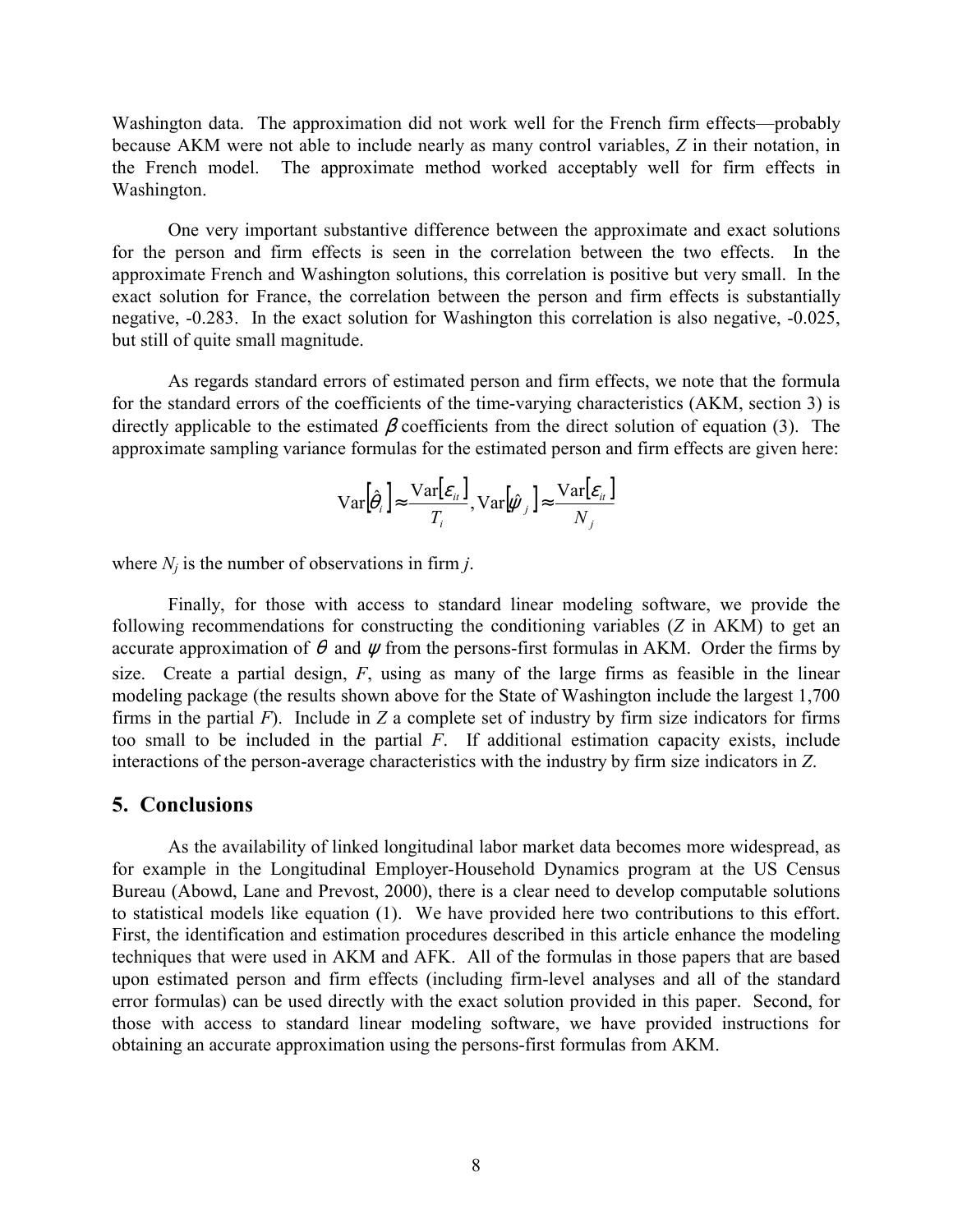# **References**

- Abowd, John M. and Francis Kramarz, "Econometric Analysis of Linked Employer-Employee Data,î *Labour Economics,* 6 (March 1999(a)), pp. 53-74.
- Abowd, John M. and Francis Kramarz "The Analysis of Labor Markets Using Matched Employer-Employee Data," in O. Ashenfelter and D. Card (eds.) *Handbook of Labor Economics*, Volume 3(B), Chapter 26 (Amsterdam: North Holland, 1999(b)), pp. 2629- 2710.
- Abowd, John M., Hampton Finer and Francis Kramarz, "Individual and Firm Heterogeneity in Compensation: An Analysis of Matched Longitudinal Employer-Employee Data for the State of Washington<sup>"</sup> in J. Haltiwanger *et al.* (eds.) *The Creation and Analysis of Employer-Employee Matched Data*, (Amsterdam: North Holland, 1999), pp. 3-24.
- Abowd, John M., Francis Kramarz and David Margolis, "High Wage Workers and High Wage Firms,î *Econometrica* (March 1999), pp. 251-333.
- Abowd, John M., Julia I. Lane and Ronald C. Prevost, "Design and Conceptual Issues in Realizing Analytical Enhancements through Data Linkages of Employer and Employee Data" in *Proceedings of the Federal Committee on Statistical Methodology* (November 2000).
- Dongarra Jack J., Iain S. Duff, Danny C. Sorensen and Henk A.Van der Vorst, *Solving Linear Systems on Vector and Shared Memory Computers*, (Philadelphia: SIAM, 1991).
- Groeneveld, Eildert, *VCE4 User's Guide and Reference Manual*, *(Höltystrass: Germany: Institute* of Animal Husbandry and Animal Behavior, 1998).
- Neumaier, Arnold and Eildert Groeneveld, "Restricted Maximum Likelihood Estimation of Covariance in Sparse Linear Models," *Genet. Sel. Evol.* 30 (1998), pp. 3-26.
- Robinson, George K., "That BLUP is a Good Thing: The Estimation of Random Effects," *Statistical Science,* 6 (1991), pp. 15-51.
- Searle, Shayle R, *Linear Models for Unbalanced Data*, (New York: John Wiley, 1987), 536 pages.
- Searle, Shayle R., George Casella and Charles E. McCulloch, *Variance Components,* (New York: John Wiley, 1992), 501 pages.
- Weeks, David L. and Donald R. Williams, "A Note on the Determination of Connectedness in and N-way Cross Classification," *Technometrics* 6, No. 3 (August 1964): 319-324.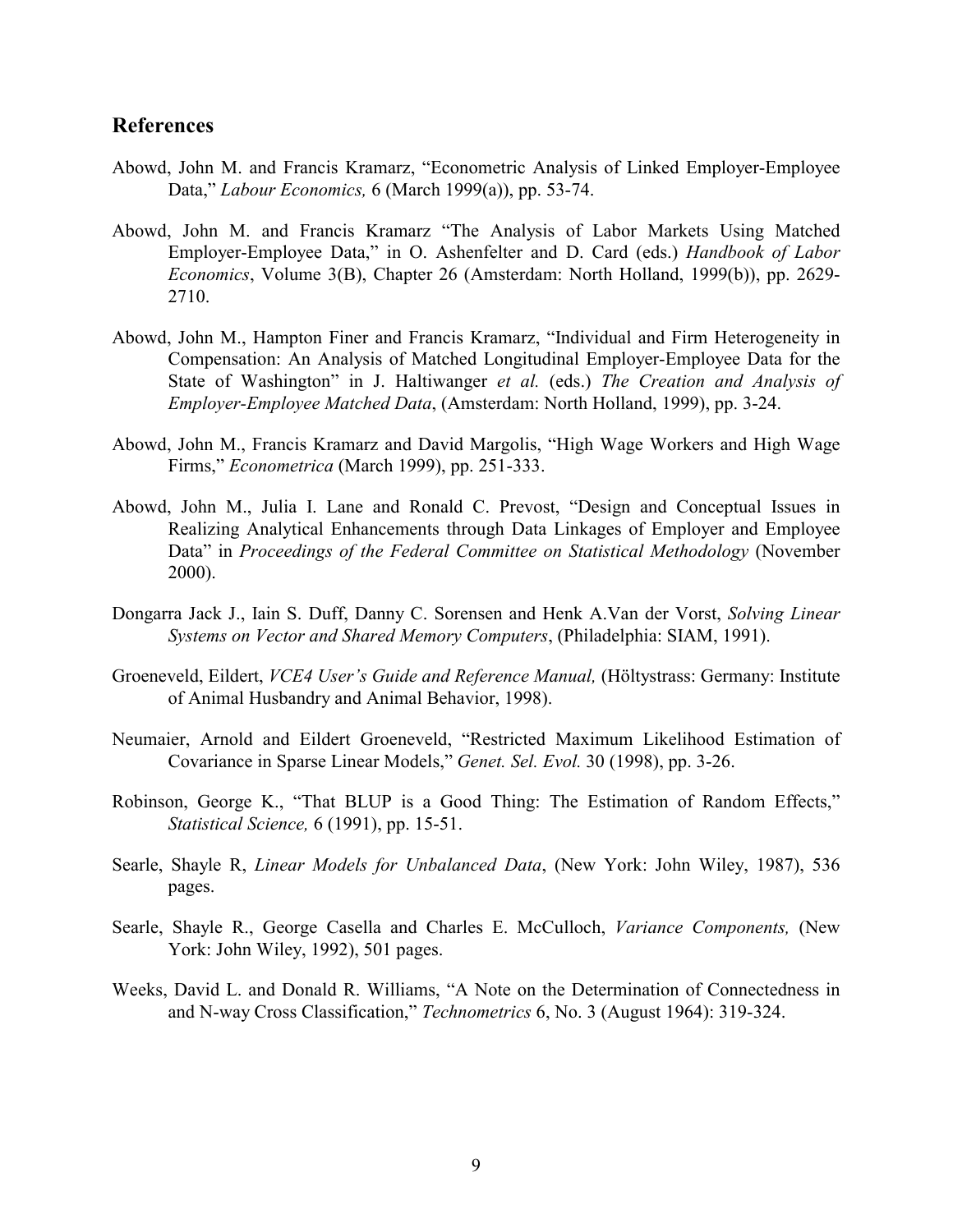# **Appendix 1: Proof of Necessity and Sufficiency of the Grouping Conditions**

Once the persons and firms have been divided into *G* groups, we want to show that exactly  $N+J-G$  linear functions of the group means, person and firm effects are estimable (identified). The grouping conditions imply that *G* group means are identified. Then, within each group *g*, at most  $N_g - 1$  linear functions of the person effects and  $J_g - 1$  linear functions of the firm effects are estimable. Thus, the maximum number of estimable linear functions of the effects is:

$$
N+J-G=G+\sum_{g}(N_{g}-1+J_{g}-1).
$$

This establishes that the grouping conditions are necessary for identification (see Searle 1987, p. 139). The *G* group means have no obvious economic interpretation. Hence, we use these *G*  estimable effects to increase the number of estimable linear functions of the person and firm effects in our application.

To establish that the grouping conditions are sufficient, consider a sample with *J* firms and *N* workers. As above, denote by  $E[y_{it}]$  the projection of worker *i*'s wage at date *t* on the column space generated by the person and firm identifiers. For simplicity, suppress the effects of observable variables *X* and write  $E[y_{it}]$  as:

$$
E[y_{it}] = \theta_i + \psi_{J(i,t)}
$$

With the persons and firms connected into *G* groups, sufficiency requires that we prove that the group mean of *y* is estimable and that the effects  $\theta_i$  and  $\psi_i$ , in group *g* are estimable up to constraints of the form:

$$
\sum_{i \in \{\text{group } g\}} w_i \theta_i = 0 \text{ and } \sum_{j \in \{\text{group } g\}} w_j \psi_j = 0
$$

where the  $w_i$  are arbitrary weights at least one of which is nonzero.<sup>8</sup>

1

The proof is by induction. Suppose that there are 2 firms and *N* workers. Assume that the two firms are connected; so,  $G = 1$ . Then at least one worker, denoted as individual 1, is employed in both firms over the sample period. Denote the projection of this worker's wage as  $E[y_{1t_1}] = \theta_1 + \psi_1$  at date 1 and  $E[y_{1t_2}] = \theta_1 + \psi_2$  at date 2. There must exist weights  $w_1$  and  $w_2$ , at least one of which is non-zero, such that the equations

$$
w_1\psi_1 + w_2\psi_2 = 0
$$
 and  $E[y_{1t_1}] - E[y_{1t_2}] = \psi_1 - \psi_2$ 

<sup>&</sup>lt;sup>8</sup> In the language of linear models, sufficiency requires that we show that the group mean of *y*,  $N_g - 1$  linearly independent contrasts of the  $\theta_i$ , and  $J_g - 1$  linearly independent contrasts of the  $\psi_j$  are estimable.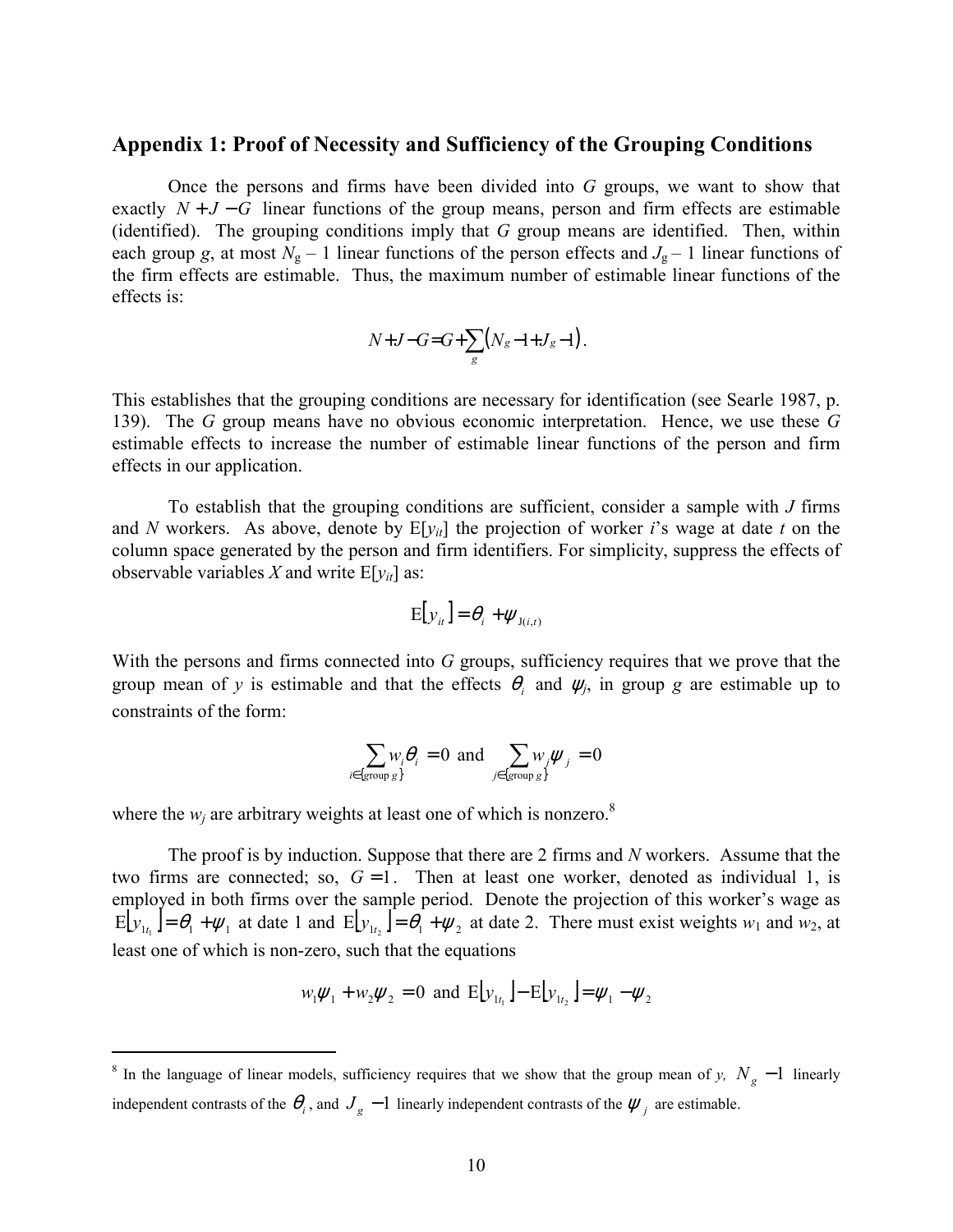can be solved exactly. Clearly  $w_1 = 1$  and  $w_2 = 0$  satisfy the conditions on the weights. Thus, exactly one linear function of the firm effects is estimable.

An exactly analogous argument applies to the person effects, implying that *N* − 1 person effects are estimable. Since  $G = 1$ , the group mean and the grand mean are identical and clearly estimable. Thus, the connectedness of the single group was sufficient to identify  $N + J - G =$ *N* + 2 − 1 linear functions of the grand mean, person, and firm effects.

Next, suppose there is a connected group *g* with  $J_g$  firms, exactly  $J_g$ -1 linear functions of the firm effects identified,  $N_g$  persons, and exactly  $N_g - 1$  linear functions of the person effects identified. Consider the addition of one more connected firm to such a group, adding exactly one person who was not in the original group. Because the new firm is connected to the existing  $J_g$ firms in the group there exists at least one individual, say worker 1 who works for a firm in the identified group, say firm  $J_g$ , at date 1 and for the supplementary firm at date 2. Then, there must exist a set of  $J<sub>g</sub> + 1$  weights  $\{w<sub>i</sub>\}$  that satisfy the relations

$$
\sum_{j \le J_g} w_j \psi_j + w_{J_g + 1} \psi_{J_g + 1} = 0 \text{ and } E[y_{1t_1}] - E[y_{1t_2}] = \psi_{J_g} - \psi_{J_g + 1}
$$

to identify  $\psi_{J_{g+1}}$  given the hypothesized identification of  $J_{g}-1$  linear functions of the firm effects in the original group *g*. Clearly,  $w_{J_{g+1}} = 0$  in combination with the original identification restrictions summarized by  $w_1, \ldots, w_{J_n}$ , at least one of which was non-zero, allows the estimation of the one additional linear function of the  $\psi_i$  involving  $\psi_{J_{n+1}}$ .

Once again, an exactly analogous argument applies to the person effects. If  $N_g$  persons are in the original connected group g, then  $N_g - 1$  linear functions of the person effects are estimable by hypothesis. Let person 1 be one of the individuals who connects firm  $J_g$  +1 to the original firms in group *g* (as above). Let person  $N_g + 1$  be the individual in firm  $J_g + 1$  who never worked for any of the original  $J<sub>g</sub>$  firms in group *g*. (If such an individual does not exist then no new person effects are introduced by the addition of firm  $J_g + 1$  to the connected group.) Let  $t_1$  be the period in which these two individuals both work for firm  $J_g + 1$ . It suffices to show that there exists a set of  $N_g + 1$  weights  $\{w_i\}$ , at least one of which is not zero, that permit solution of the two relations

$$
\sum_{i \le N_g} w_i \theta_i + w_{N_g + 1} \theta_{N_g + 1} = 0 \text{ and } E[y_{1t_1}] - E[y_{N_g + 1, t_1}] = \theta_1 - \theta_{N_g + 1}
$$

that identify an additional linear function of the  $\theta_i$  involving  $\theta_{N_s+1}$ , given the hypothesized identification of  $N_g - 1$  linear functions of the person effects in the original group *g*. Clearly, the original  $w_1, \ldots, w_{N_g}$  and  $w_{N_g+1} = 0$  satisfy this condition.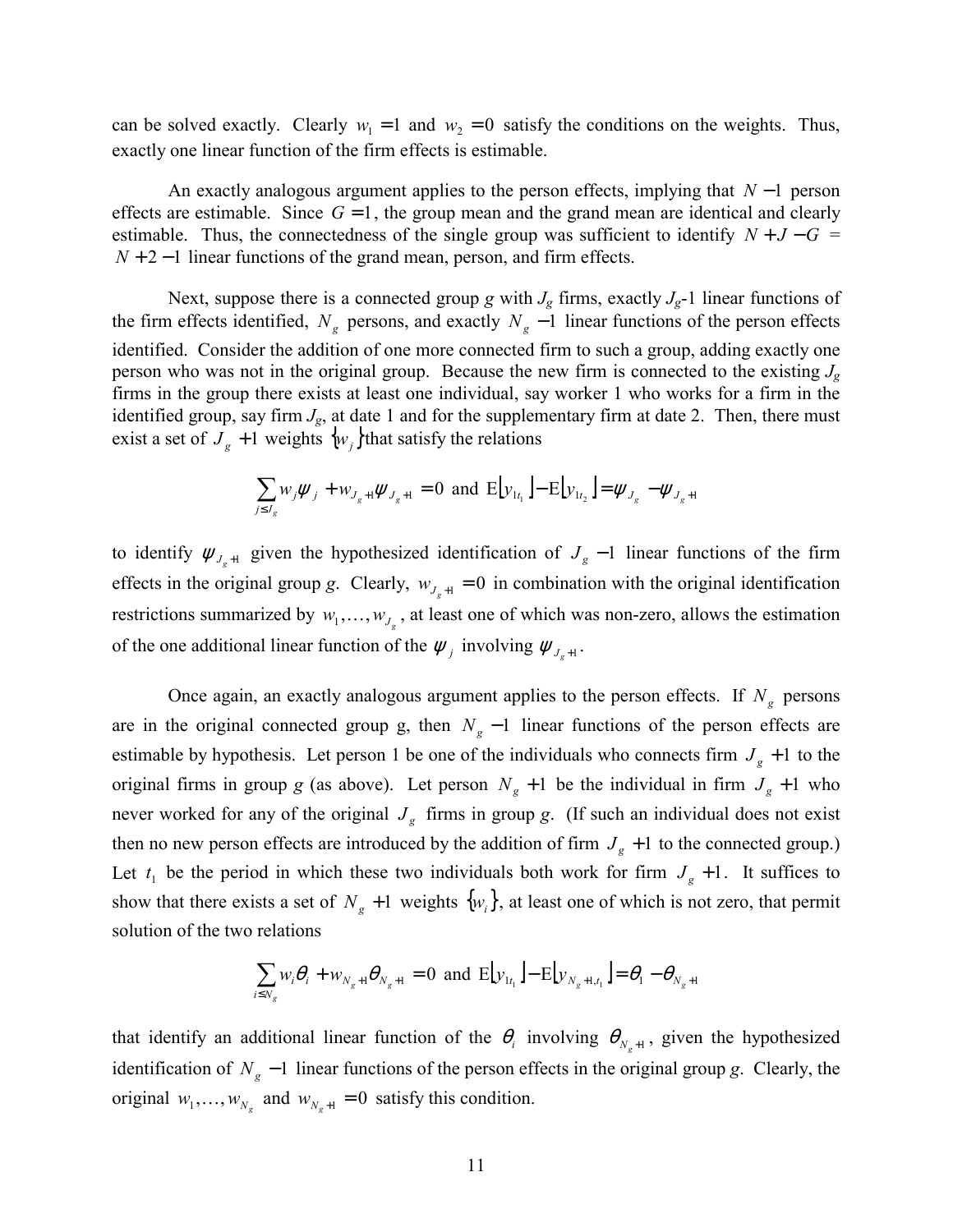The group mean of *y* is clearly estimable in group *g*. Thus, if  $N_g + J_g - 1$  linear functions of the effects were estimable in the original group *g*, exactly two more linear functions of the effects are identifiable after the addition of firm  $J_g + 1$  and individual  $N_g + 1$  to the group.

Finally, consider the addition of group  $g + 1$  with  $N_{g+1}$  individuals and  $J_{g+1}$  firms. By construction none of the individuals or firms is contained in any of the existing *g* groups; so, the identification of the effects in the existing  $g$  groups is unaffected by the addition of group  $g + 1$ . This completes the induction argument. The grouping conditions are, thus, both necessary and sufficient for the identification of  $N + J - G$  linear functions of the group means and the individual and firm effects. ■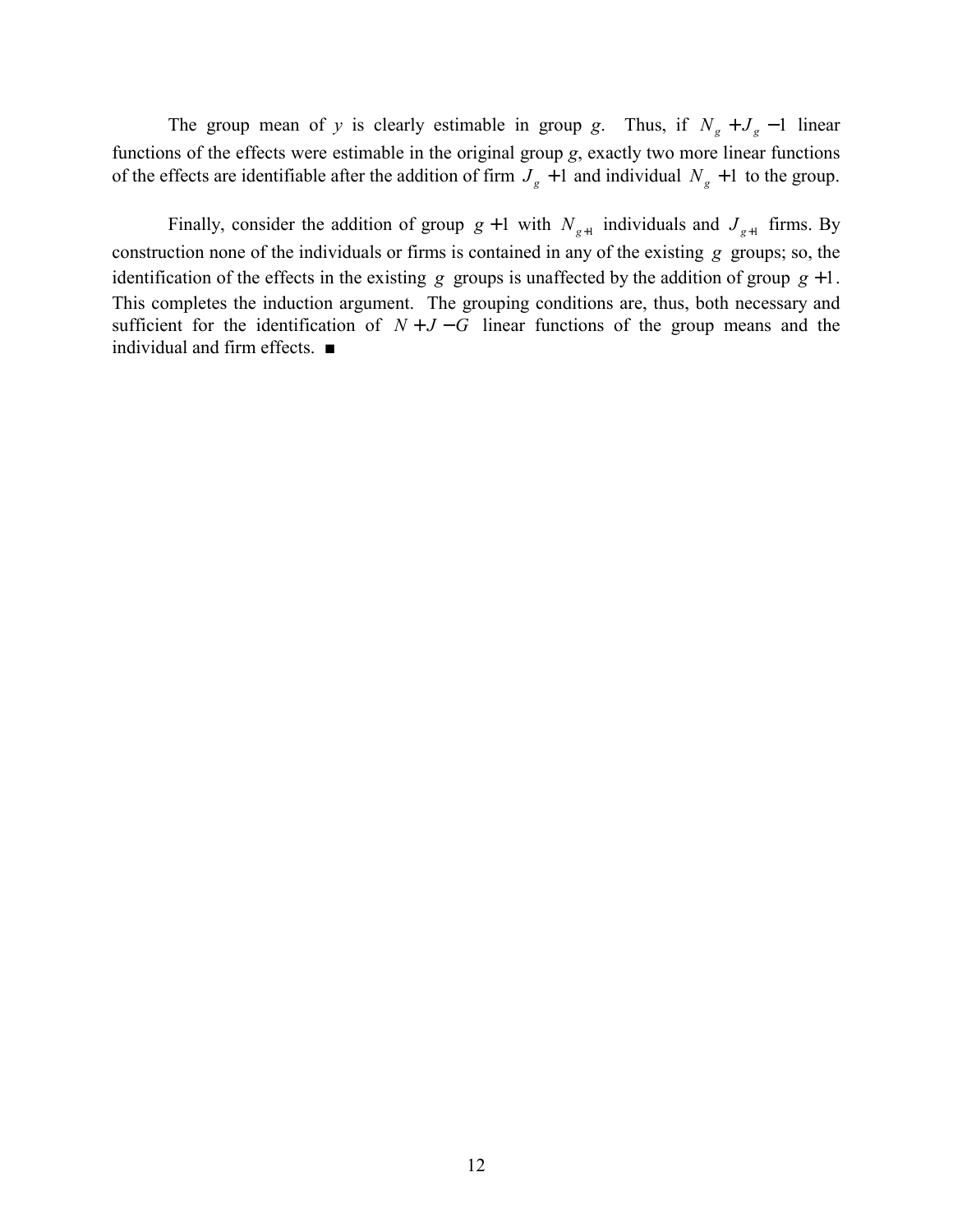# **Appendix 2: Direct Least Squares Algorithm**

We solve the normal equations (3) using the standard conjugate gradient (CG) algorithm with preconditioning as described in Dongarra *et al.* (1991). To map our problem into their notation, which solves the equation  $Ax = b$  for x, with a positive definite symmetric coefficient matrix *A*, we define:

$$
A = \begin{bmatrix} X'X & X'D & X'F \\ D'X & D'D & D'F \\ F'X & F'D & F'F \end{bmatrix}, x = \begin{bmatrix} \beta \\ \theta \\ \psi \end{bmatrix}, \text{ and } b = \begin{bmatrix} X'y \\ D'y \\ F'y \end{bmatrix}.
$$

We actually solve a preconditioned problem in order to speed convergence, with a preconditioning matrix:

$$
K = \begin{bmatrix} X'X & 0 & 0 \\ 0 & D'D & 0 \\ 0 & 0 & F'F \end{bmatrix} = U'U \text{ and } U = \begin{bmatrix} u & 0 & 0 \\ 0 & d^{\frac{1}{2}} & 0 \\ 0 & 0 & f^{\frac{1}{2}} \end{bmatrix}
$$

where *u* is the upper triangular matrix obtained by the Cholesky decomposition of  $X'X$ ,  $d^{\frac{1}{2}}$  is the diagonal square root matrix of  $D'D$ , the person counts, and  $f^{\frac{1}{2}}$  is the diagonal square root matrix of *F*'*F*, the firm counts. The preconditioned problem we solve is  $\widetilde{A}\widetilde{x} = \widetilde{b}$  where

$$
\widetilde{A} = U^{-1} A U^{\dagger}, \ \widetilde{x} = U^{-1} x, \text{ and } \widetilde{b} = U^{-1} b
$$

Upon completion of the CG algorithm, we obtain the parameter estimates by transforming back:

$$
\begin{bmatrix}\n\hat{\beta} \\
\hat{\theta} \\
\hat{\psi}\n\end{bmatrix} = \hat{x} = U^{\dagger}\widetilde{x}
$$

The matrix  $\tilde{A}$  now has a relatively simple form, with identity matrices on the diagonal:

$$
\widetilde{A} = \begin{bmatrix} I & u'^{-1} X'Dd^{-1/2} & u'^{-1} X'Ff^{-1/2} \\ d^{-1/2} D'Xu^{-1} & I & d^{-1/2} D'Ff^{-1/2} \\ f^{-1/2} F'Xu^{-1} & f^{-1/2} F'Dd^{-1/2} & I \end{bmatrix}
$$

and, by symmetry, only the three components  $u^{-1} X'Dd^{-1/2}$ ,  $u^{-1} X' Ff^{-1/2}$ , and  $d^{-1/2} D' Ff^{-1/2}$ need to be stored. The matrix  $d^{-1/2}D'Ff^{-1/2}$  is potentially enormous, of dimension  $N \times J$ , but by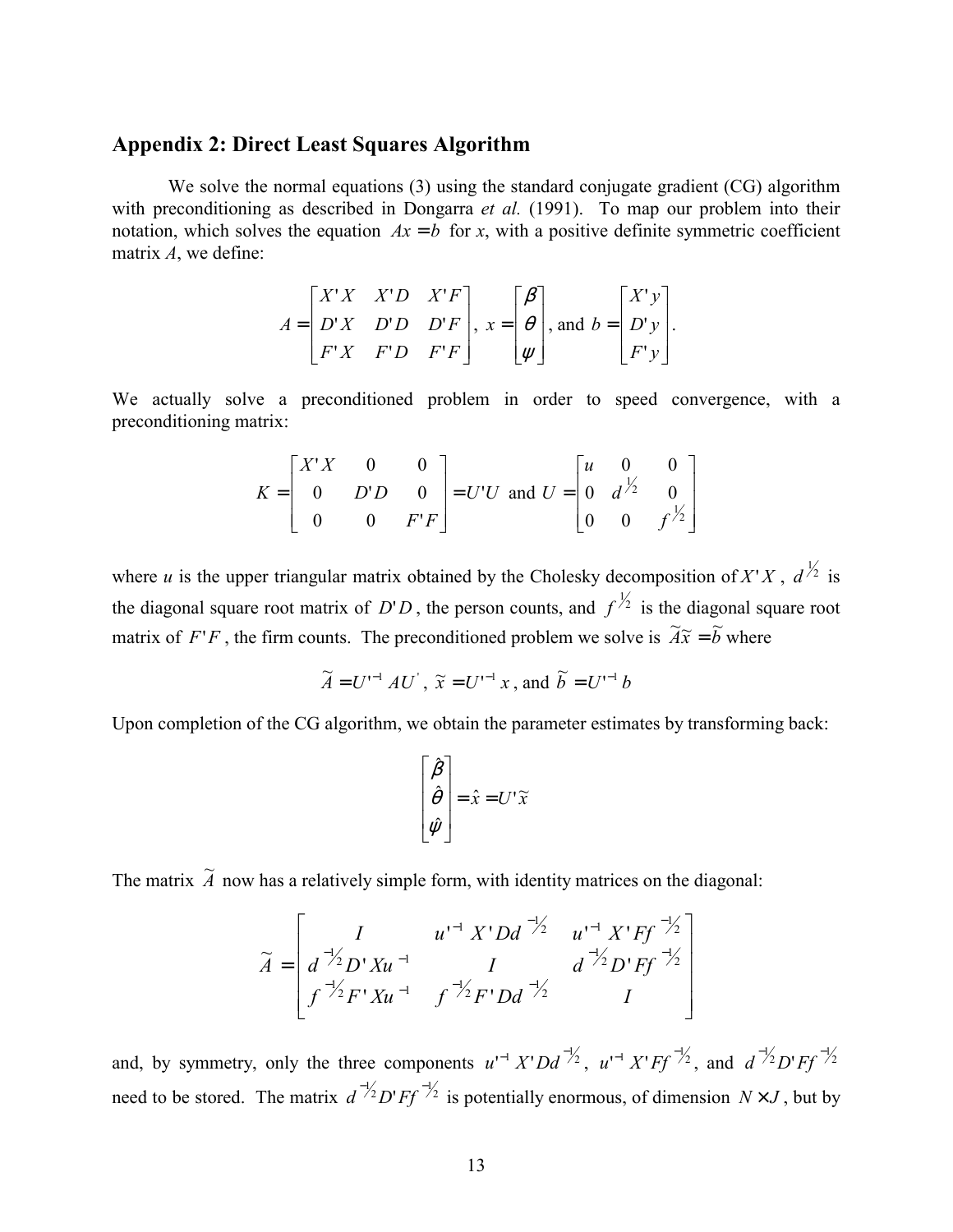using a sparse representation we can store it in a linear array of size *ncells*, which is the number of distinct person-firm pairs in the data set.

The computation time for the CG algorithm is dominated by a matrix-vector product at each iteration. By representing  $\tilde{A}$  as we have, we minimize the time needed to compute that matrix-vector product and we also reduce the number of iterations by effective preconditioning.

Below is the CG algorithm reproduced from Dongarra *et al.* page 146, modified slightly to leave out the preconditioning matrix since the problem is already preconditioned.

#### **Algorithm CG**

```
x_0 = 0 (or initial guess)
r_0 = b - Ax_0p_{-1} = 0\beta_{-1} = 0w_0 = r_0\rho_0 = ( r_0' w_0 )for i = 0.1, 2, 3, \ldotsp_i = w_i + \beta_{i-1} p_{i-1}q_i = Ap_i\alpha_i = \rho_i / (p_i' q_i)x_{i+1} = x_i + \alpha_i p_ir_{i+1} = r_i - \alpha_i q_iif x_{i+1} accurate enough, then stop
           else do 
                      W_{i+1} = r_{i+1}\rho_{i+1} = ( r_{i+1} \cdot w_{i+1} )\beta_i = \rho_{i+1}/\rho_nend 
end
```
The algorithm works by generating a set of search directions  $p_i$  and improved minimizers  $x_i$  with corresponding residuals  $r_i = Ax_i - b$ . At each iteration, the quantity  $\alpha_i$  is found such that for  $x_{i+1} = x_i + \alpha_i p_i$  the function  $x_{i+1} (Ax_{i+1} - b)$  is minimized. At the minimizer  $\hat{x}$ , the gradient  $A\hat{x}$ <sup>*-b*</sup> is zero, which is the goal. The algorithm terminates when the desired level of accuracy is reached. For our application, termination occurs when the relative error of the residual is small, *i.e.*, when  $||r||/||b|| < 10^{-7}$ .

Originally, we implemented a variant known as least squares conjugate gradient (LSCG), which is sometimes more numerically stable than the ordinary or preconditioned CG algorithm